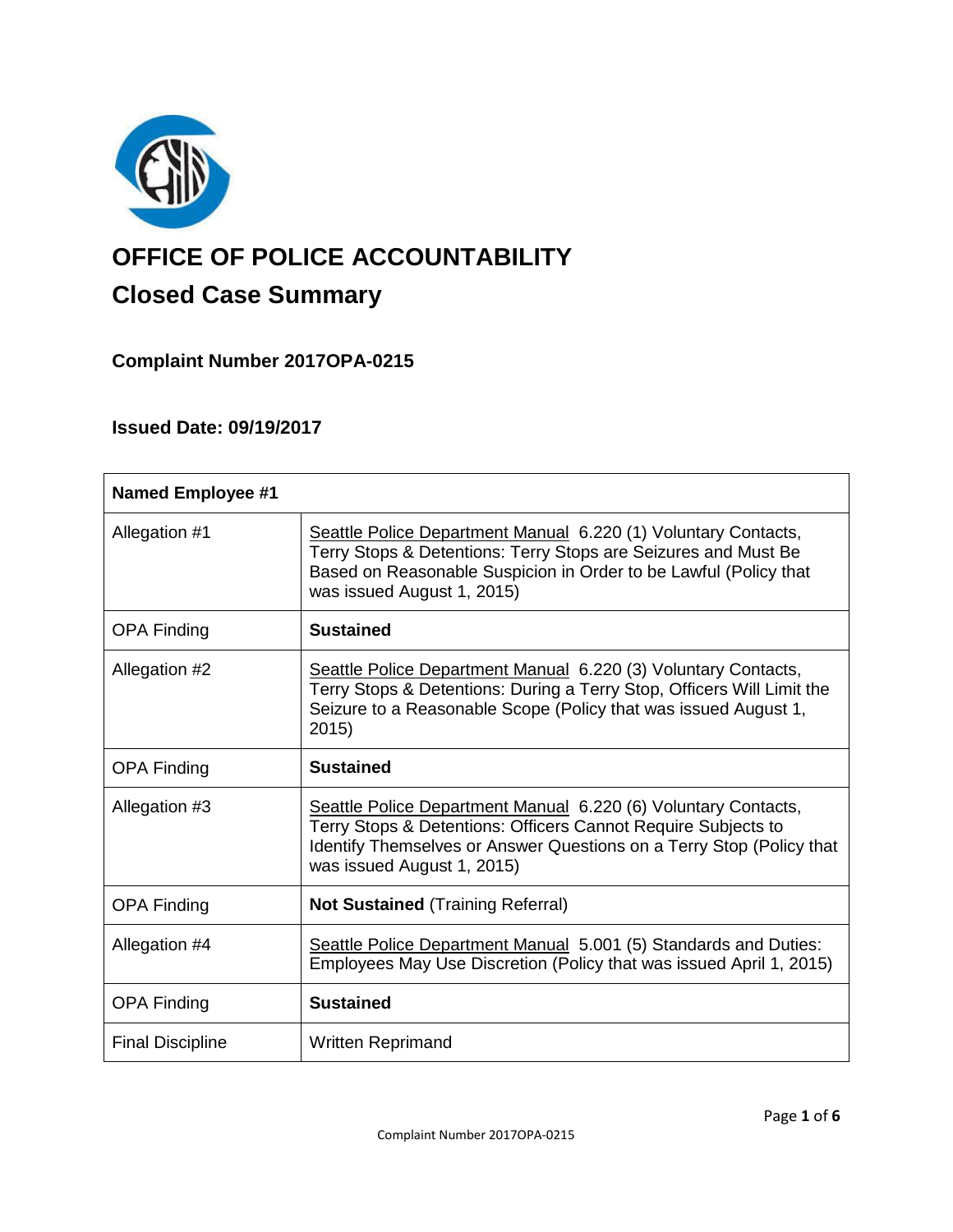#### **INCIDENT SYNOPSIS**

The Named Employee initiated a high-risk vehicle stop on the complainant's vehicle.

#### **COMPLAINT**

The complainant alleged the Named Employee abused his discretion when he executed a high risk stop and detained the complainant's husband due to the similarity of their car to a stolen car in the area. During intake, OPA added allegations that the Named Employee executed an unlawful Terry Stop by stopping a vehicle with a back license plate that did not match the Automatic License Plate Reader (ALPR) hit and was a different color. Additionally, the Named Employee failed to articulate additional articulable justification for handcuffing the passenger of the vehicle, as well as subsequently asking the passenger for his license and identification, when he was not the driver of the car.

#### **INVESTIGATION**

The OPA investigation included the following actions:

- 1. Review of the complaint
- 2. Search for and review of all relevant records and other evidence
- 3. Review of In-Car Video (ICV)
- 4. Interview of SPD employee

#### **ANALYSIS AND CONCLUSION**

On the date in question, the complainant was driving a red Honda Accord. Her husband and juvenile son were passengers in the vehicle. The complainant alleged that Named Employee #1 stopped her vehicle, ordered her husband out of the vehicle at gun point, and detained her family all without legal authority.

Named Employee #1's account was that he was on random, proactive patrol, and was utilizing an Automatic License Plate Reader (ALPR). Named Employee #1 received a hit on the front plate of a "dark" Honda Accord that was traveling in the opposite direction from where he was situated. The hit indicated that the front plate was stolen. The stolen plate was associated with a grey Honda Accord. Named Employee #1 turned his vehicle around and attempted to relocate the vehicle. Prior to turning around, Named Employee #1 noticed that a total of four vehicles had passed him. Two of the vehicles turned right and the other two continued straight on the street. Named Employee #1 drove up to both vehicles that had continued straight and determined that neither was the subject vehicle. Named Employee #1 then took a right and began driving north. On this road, Named Employee #1 observed another Honda Accord pull out in front of him and begin driving northbound. As Named Employee #1 was driving behind this vehicle, he could only observe the vehicle's rear license plate. The rear license plate of this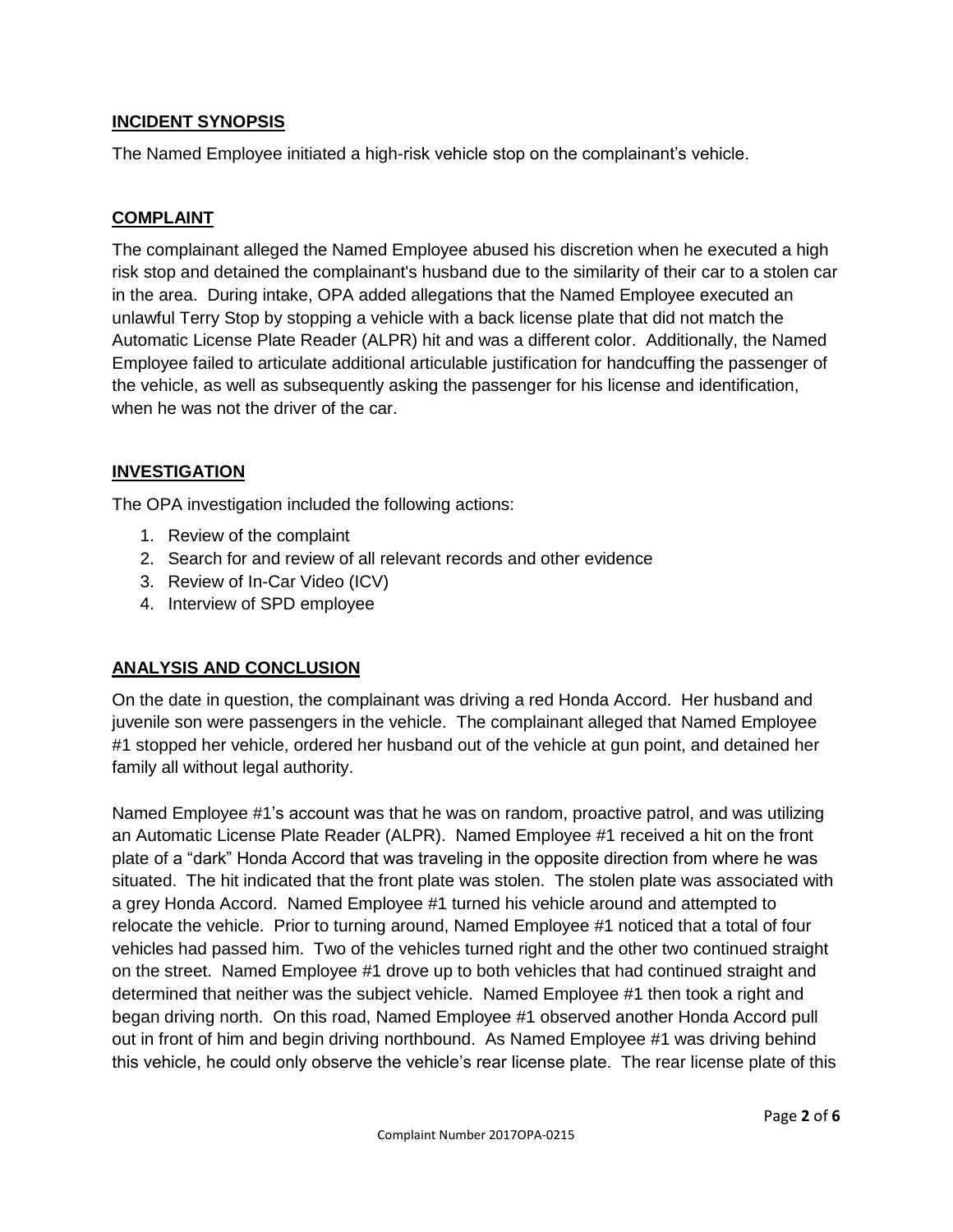vehicle did not match the stolen front plate. In addition, once illuminated by the patrol car's lights, it was clear that the subject vehicle was red.

In his OPA interview, Named Employee #1 indicated that, even though the rear plate did not match the stolen front plate, he based his reasonable suspicion for the stop on the suspicious driving of the subject vehicle. In support of this contention, Named Employee #1 cited the fact that after taking a right onto a street, the vehicle pulled over without Named Employee #1 initiating a traffic stop. Named Employee #1 stated that, in his experience, this was consistent with car thieves who park and then jump out of the stolen vehicle and flee. The video indicated, however, that the road in question had vehicles parked on both sides and the reason for the subject vehicle pulling over was to allow a car coming from the opposite direction to pass. Once the oncoming vehicle passed, the subject vehicle continued driving until it pulled into an empty space on the opposite side of the street. Named Employee #1 further found this action to be suspicious. As is now known, however, the subject vehicle was simply pulling into the parking spot in front of the occupants' residence. At this point, Named Employee #1 activated his lights and sirens and initiated a high-risk vehicle stop.

Consistent with Washington state and federal law, Manual Policy 6.220 instructs that a Terry stop must be supported by reasonable suspicion that a suspect has been, is, or will be involved in the commission of a crime. It further requires that the facts underlying the reasonable suspicion be documented using specific articulable facts.

While an ALPR hit could provide the basis for the lawful stop and detention of a vehicle and its occupants to confirm or dispel the officers' suspicions that the occupants are unlawfully in possession of the vehicle or the license plates, the OPA Director found that there was no reasonable suspicion under the specific circumstances of this stop.

First, the rear plate of the subject vehicle did not match the stolen plate and was red in color. As such, aside from the fact that the subject vehicle was also a Honda Accord and was driving in the same general vicinity as the other vehicle, there was no linkage between it and the vehicle sought. Given that a Honda Accord is a relatively common vehicle, this could not, standing alone, form the basis for reasonable suspicion. Second, based on a review of the video, the OPA Director did not believe that the complainant drove her vehicle in a suspicious manner. Indeed, at all times she appeared to drive in compliance with traffic laws.

Notably, given that the plates did not match, Named Employee #1 could have taken steps to verify that the rear plate belonged to the vehicle in front of him. Had he done so, he would have realized that the vehicle was registered in the exact area in which it was driving and was, in fact, pulling up in front of the occupants' residence. However, Named Employee #1 failed to do so.

While the OPA Director believed that Named Employee #1 was acting in good faith when he initiated the stop, as articulated by the U.S. Supreme Court in Terry v. Ohio: "good faith on the part of the arresting officer is not enough." Named Employee #1 needed specific articulable facts together with objective and reasonable inferences to support his belief that the occupants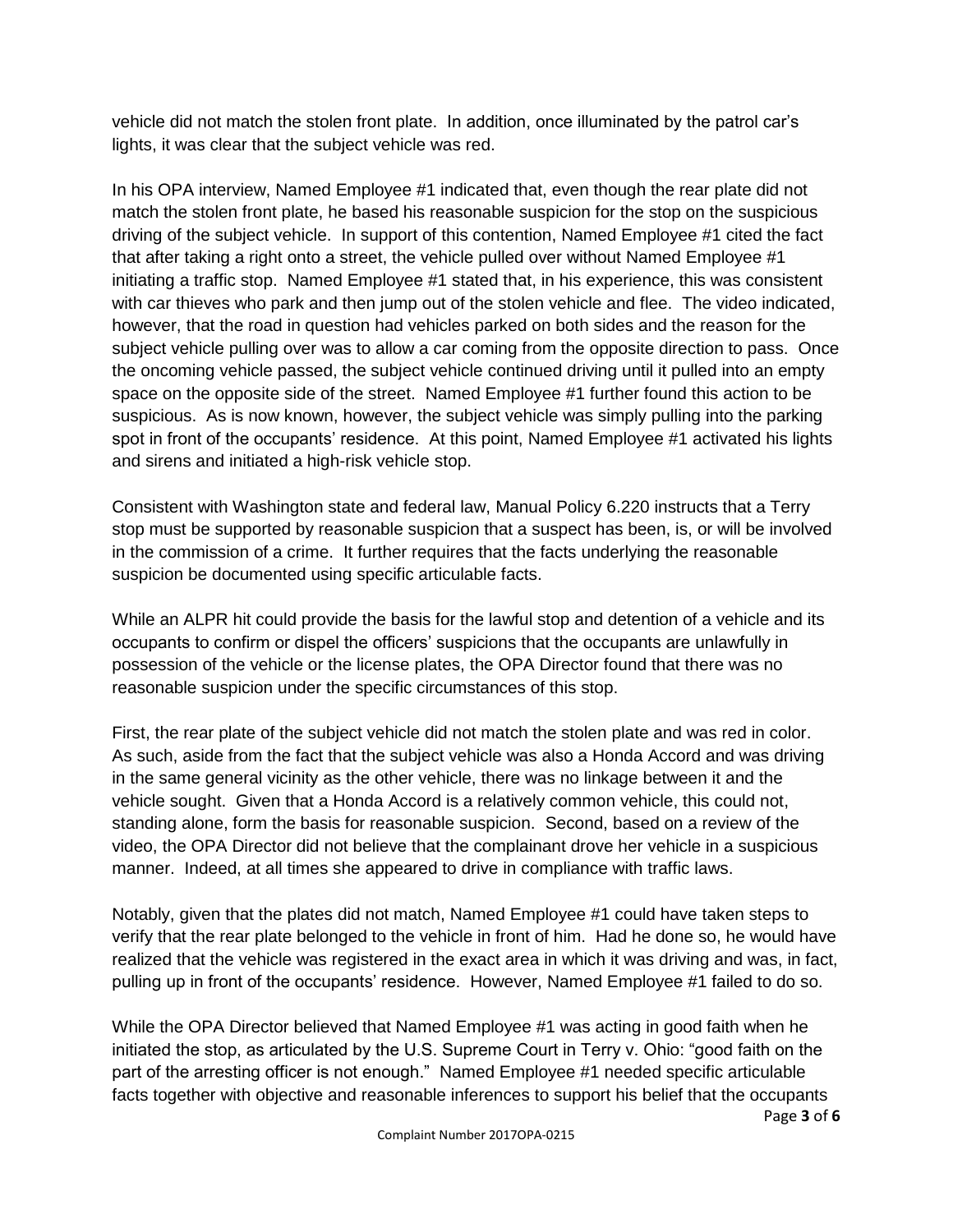of the subject vehicle were engaged in criminal activity. He did not have that here. Instead, Named Employee #1 initiated a high-risk felony stop without sufficient legal justification exposing the occupants of the vehicle, his fellow officers and the community to an unwarranted risk.

During the high-risk vehicle stop, Named Employee #1 removed the front passenger from the vehicle at gun point, handcuffed him, and patted him down for weapons. During intake of this complaint, OPA added the allegation that Named Employee #1 exceeded the scope of the stop when he did so.

Manual Policy 6.220(3) requires that, during a Terry stop, officers limit the seizure to a reasonable scope. Where an officer orders a subject from a vehicle, handcuffs a subject, points a firearm, or frisks a subject for weapons, the officer "must have additional articulable justification for further limiting a person's freedom..."

Here, Named Employee #1 and other officers engaged in a high-risk vehicle stop. This procedure involved drawing weapons, calling occupants out of a vehicle, and placing those individuals in handcuffs for officer safety.

As explained above, the vehicle stop itself was not supported by reasonable suspicion. As such, in this circumstance, any conduct that followed was also not legally justified. Moreover, aside from indicating that the high-risk vehicle stop was a trained procedure, Named Employee #1 failed to articulate the additional justification for pointing a firearm at the subject, ordering him out of the vehicle, handcuffing him, and conducting a pat frisk. Importantly, there was no reasoning for this conduct set forth in the General Offense Report associated with this incident. The OPA Director further recommended that Named Employee #1 receive additional training as to the requirements and elements of high-risk vehicle stops.

Manual Policy 6.220(6) states that "officers cannot require subjects to identify themselves or answer questions on a Terry stop."

While SPD policy prohibits an officer from requiring that identification be produced during a Terry stop, it does not necessarily preclude an officer from asking for identification. Here, Named Employee #1 asked the passenger of the vehicle for his identification, which the passenger provided without objection. While the video did not yield the reason for why the identification was requested at that time, it established that Named Employee #1 did not require or compel the passenger to produce identification. In addition, it did not appear that Named Employee #1 extended the stop to obtain identification. Notably, the request was made after the passenger was taken out of handcuffs and was no longer detained. That being said, based on the fact that the passenger had just been in handcuffs and had just had a firearm pointed at him, he may have felt that compliance with Named Employee #1's request was not optional.

While the OPA Director did not find that there was a technical violation of policy, he did find the request for identification to be questionable.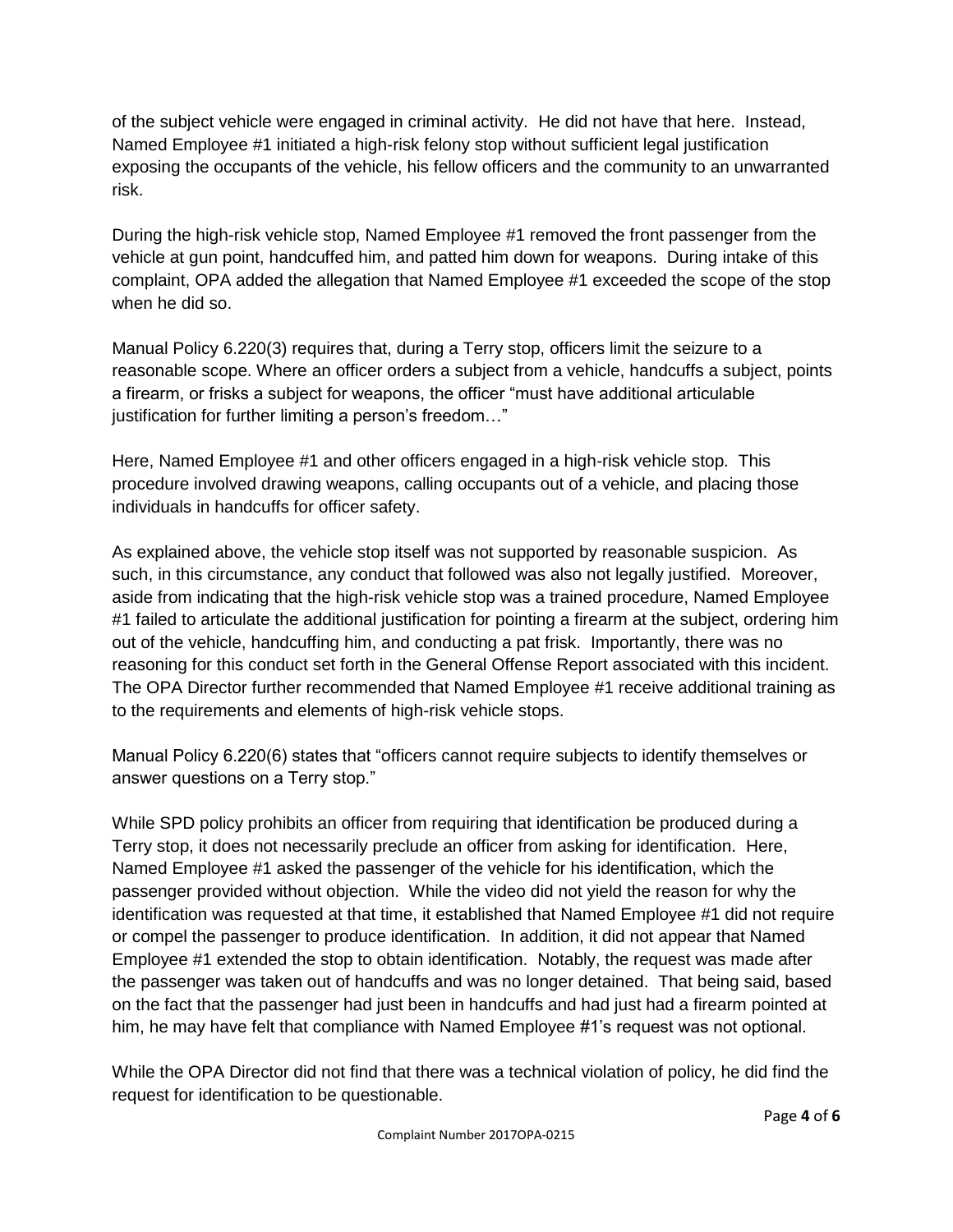Manual Policy 5.001(5) provides that "[e]mployees are authorized and expected to use discretion in a reasonable manner consistent with the mission of the department and duties of their office and assignment." This policy further states that "[t]he scope of discretion is proportional to the severity of the crime or public safety issue being addressed."

As stated above, the OPA Director did not believe that Named Employee #1 was acting in bad faith; however, he ultimately engaged in a high-risk vehicle stop based on unsubstantiated presumptions and without legal justification. While the stop did not result in physical harm to any individual, there were easily contemplated scenarios in which it could have. Moreover, the stop was likely frightening and concerning to the occupants of the car, which included a juvenile child.

Given that the OPA Director found that the stop was not justified and was a mistake of judgement, the OPA Director further concluded that Named Employee #1 did not use his discretion in a reasonable manner and thus violated SPD policy.

#### **FINDINGS**

#### **Named Employee #1**

#### Allegation #1

A preponderance of the evidence showed that Named Employee #1 initiated a high-risk felony stop without sufficient legal justification exposing the occupants of the vehicle, his fellow officers and the community to an unwarranted risk. Therefore a **Sustained** finding was issued for *Voluntary Contacts, Terry Stops & Detentions: Terry Stops are Seizures and Must Be Based on Reasonable Suspicion in Order to be Lawful.*

#### Allegation #2

A preponderance of the evidence showed that the vehicle stop itself was not supported by reasonable suspicion, and as such, any conduct that followed was also not legally justified. Therefore a **Sustained** finding was issued for *Voluntary Contacts, Terry Stops & Detentions: During a Terry Stop, Officers Will Limit the Seizure to a Reasonable Scope.*

#### Allegation #3

The evidence showed that the Named Employee would benefit from additional training. Therefore a finding of **Not Sustained** (Training Referral) was issued for *Voluntary Contacts, Terry Stops & Detentions: Officers Cannot Require Subjects to Identify Themselves or Answer Questions on a Terry Stop.*

**Recommended Training:** The OPA Director recommends that Named Employee #1 receive additional training as to the requirements of Manual Policy 6.220, as well as the specific provisions concerning when it is appropriate to further limit an individual's liberty and to request identification.